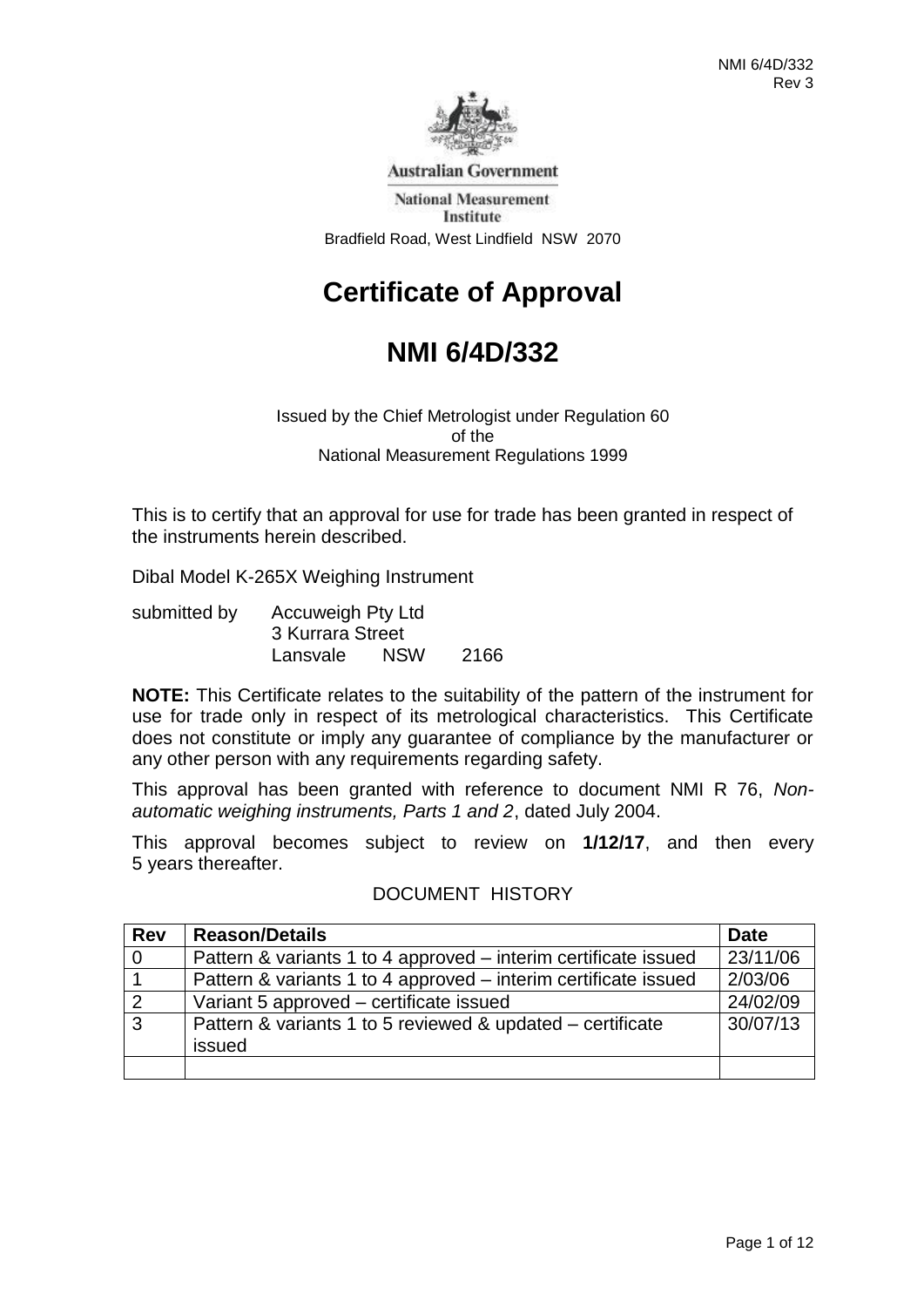# CONDITIONS OF APPROVAL

#### **General**

Instruments purporting to comply with this approval shall be marked with pattern approval number 'NMI 6/4D/332' and only by persons authorised by the submittor.

It is the submittor's responsibility to ensure that all instruments marked with this approval number are constructed as described in the documentation lodged with the National Measurement Institute (NMI) and with the relevant Certificate of Approval and Technical Schedule. Failure to comply with this Condition may attract penalties under Section 19B of the National Measurement Act and may result in cancellation or withdrawal of the approval, in accordance with document NMI P 106.

Auxiliary devices used with this instrument shall comply with the requirements of General Supplementary Certificates No S1/0/A or No S1/0B.

#### **Special Condition of Approval:**

Certain aspects of this instrument (in particular label and ticket formats) are able to be configured by the user. Whilst NMI believes that acceptable label and ticket formats can be achieved for typical basic sales modes, it is also possible for the instrument to be configured to produce unacceptable formats, and use of some formats may be inappropriate for different sales modes. It is the responsibility of the user to ensure that acceptable and appropriate formats are used in any particular situation.

Signed by a person authorised by the Chief Metrologist to exercise their powers under Regulation 60 of the *National Measurement Regulations 1999*.

C Davies

Mr C Davies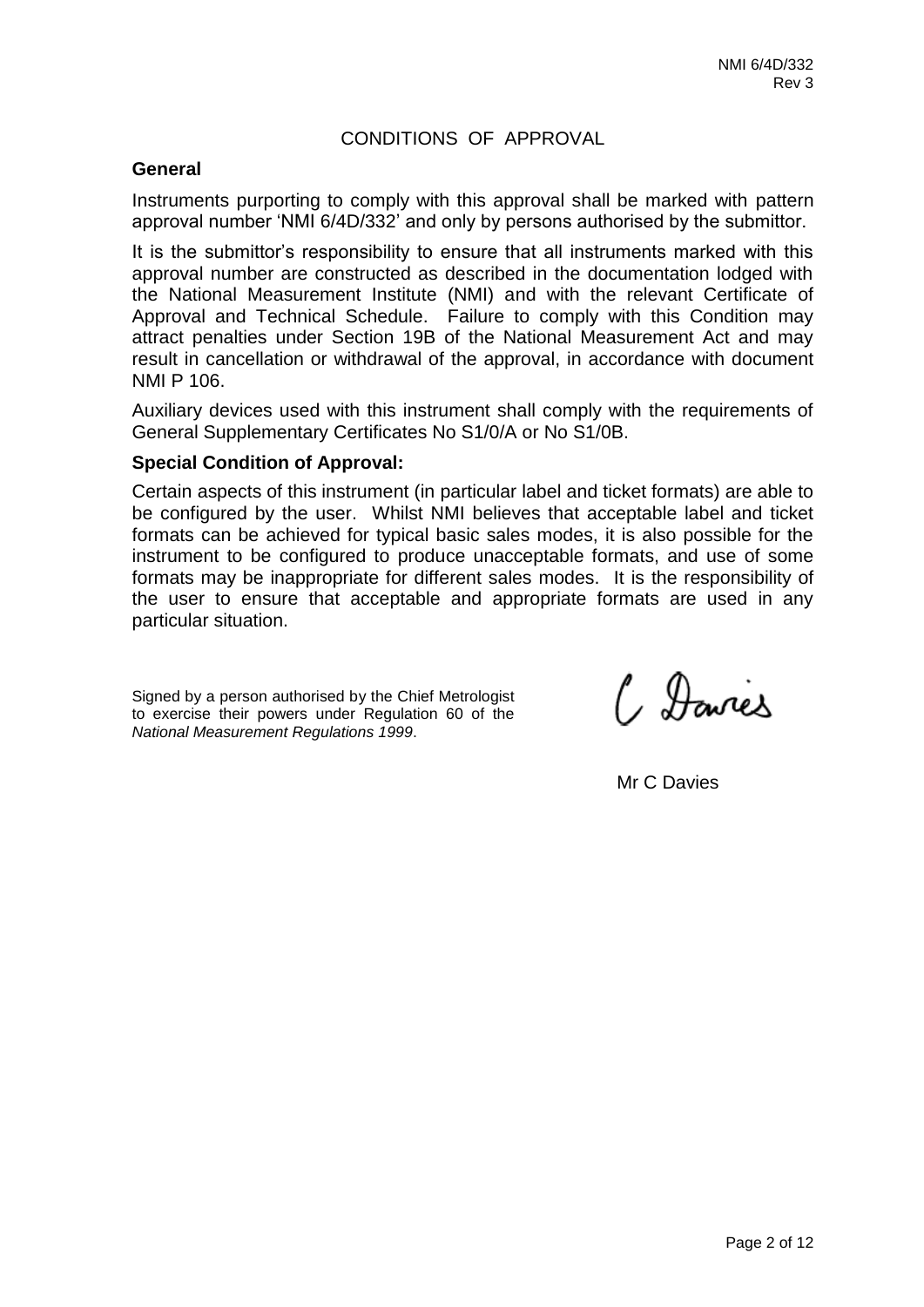# TECHNICAL SCHEDULE No 6/4D/332

#### **1. Description of Pattern approved on 23/11/06**

A Dibal model K-265X class  $CD$  non-automatic multiple range self-indicating pricecomputing weighing instrument (Figure 1) which has a verification scale interval of 0.005 kg for the low range which has a maximum capacity of 15 kg, and has a verification scale interval of 0.01 kg for the high range which has a maximum capacity of 30 kg.

Instruments are configured so that the weighing range changes automatically with increasing load and when the indication remains at rest at zero.

An indication illuminates to indicate the range in which the instrument is currently operating.

The instrument has the keyboard and displays integrated into the instrument body ('Flat' version). Each display is a liquid crystal (LCD) type, on which weight, unit price and price information, together with alphanumeric information relating to product look up (PLU) items, is displayed. In addition when a tare or pre-set tare is operational a display of the tare value is provided.

Instruments are fitted with an integral thermal label/ticket printer (#).

Instruments have unit price to \$999.99/kg, price to \$9999.99, a product look up (PLU) facility and associated keyboard, and may be fitted with output sockets (output interfacing capability) for the connection of peripheral and/or auxiliary devices.

The instrument operates from mains AC power.

(#) Refer to the Special Condition of Approval.

### **1.1 Zero**

Instruments have a zero light which illuminates whenever zero is correct within ±0.25*e* (*e* of the weighing range in use).

Instruments have a semi-automatic zero-setting device to set the instrument to within ±0.25*e* of zero (*e* of the weighing range in use), with a nominal range of not more than 4% of the maximum capacity of the instrument (*Max*2).

Zero may be automatically corrected to within ±0.25*e* (*e* of the weighing range in use) whenever the instrument comes to rest within 0.5*e* (*e* of the weighing range in use) of zero or whenever power is applied.

Instruments also have an initial zero-setting device with a nominal range of not more than 20% of the maximum capacity of the instrument (*Max*2).

### **1.2 Tare**

A semi-automatic subtractive tare device of up to 14.995 kg capacity may be fitted.

In addition, a keyboard-entered pre-set subtractive tare device may be fitted, it has a capacity of up to 9.995 kg.

A separate display of the tare value is provided whenever a tare is active.

Pre-set tare values may be stored and recalled, and may be associated with product or item look-up tables.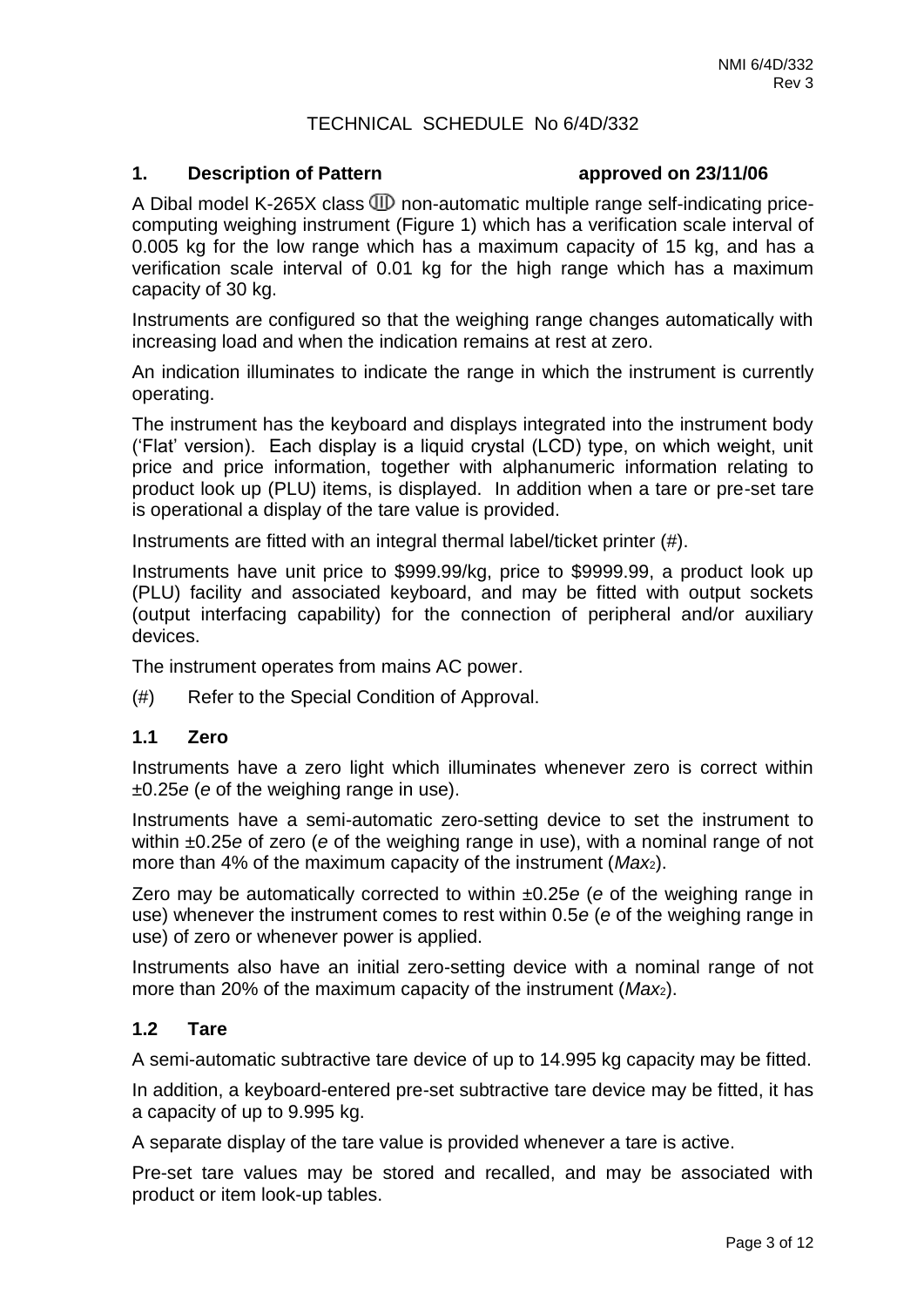Any tare value set whilst the instrument is in the lower range will also be active in the higher range (rounded to the verification scale interval of the high range). Any tare value set whilst the instrument is in the higher range will be cancelled when the indicator is switched to the lower weighing range.

# **1.3 Levelling**

The instrument is provided with adjustable feet and adjacent to the level indicator is a notice advising that the instrument must be level when in use.

# **1.4 Networking**

The pattern may be connected in a network with other compatible approved K series instruments and/or with a computer, to share common PLU data, and to accumulate and retrieve management information.

Note: The weighing and price-computing functions of each weighing instrument in the network are independent, and the removal, repair or replacement of a particular weighing instrument does not necessitate reverification of any other weighing instrument in the network.

# **1.5 Interfaces**

Instruments may be fitted with interfaces for the connection of auxiliary and/or peripheral devices. Any interfaces shall comply with clause 5.3.6 of document NMI R76 (the basic intent of which is that it shall not be possible to alter weighing results via the interfaces).

Any measurement data output from the instrument or its interfaces shall only be used for trade in compliance with Supplementary Certificate No S1/0/A (in particular in regard to the data and its format).

The pattern may be fitted with RS232/422 and/or ethernet serial data interfaces.

### **1.6 Descriptive Markings**

Instruments carry the following markings:

| Manufacturer's mark, or name written in full | Dibal, Spain     |
|----------------------------------------------|------------------|
| Name or mark of manufacturer's agent         |                  |
| Indication of accuracy class                 | Œ                |
| Pattern approval mark for the instrument     | NMI 6/4D/332     |
| Maximum capacity                             | $Max$ kg #1      |
| Minimum capacity                             | <i>Min</i> kg #1 |
| Verification scale interval                  | $e =$ kg #1      |
| Tare capacity                                | $T = -$ kg #2    |
| Serial number of the instrument              |                  |

- #1 These markings are required for each weighing range (e.g. 'W1', 'W2') and are also shown near the display of the result if they are not already located there.
- #2 This marking is required if *T* is not equal to *Max* (the value to be marked is the larger of the maximum tare capacity or the maximum preset-tare capacity.)

### **1.7 Display Check**

A display check is initiated whenever power is applied.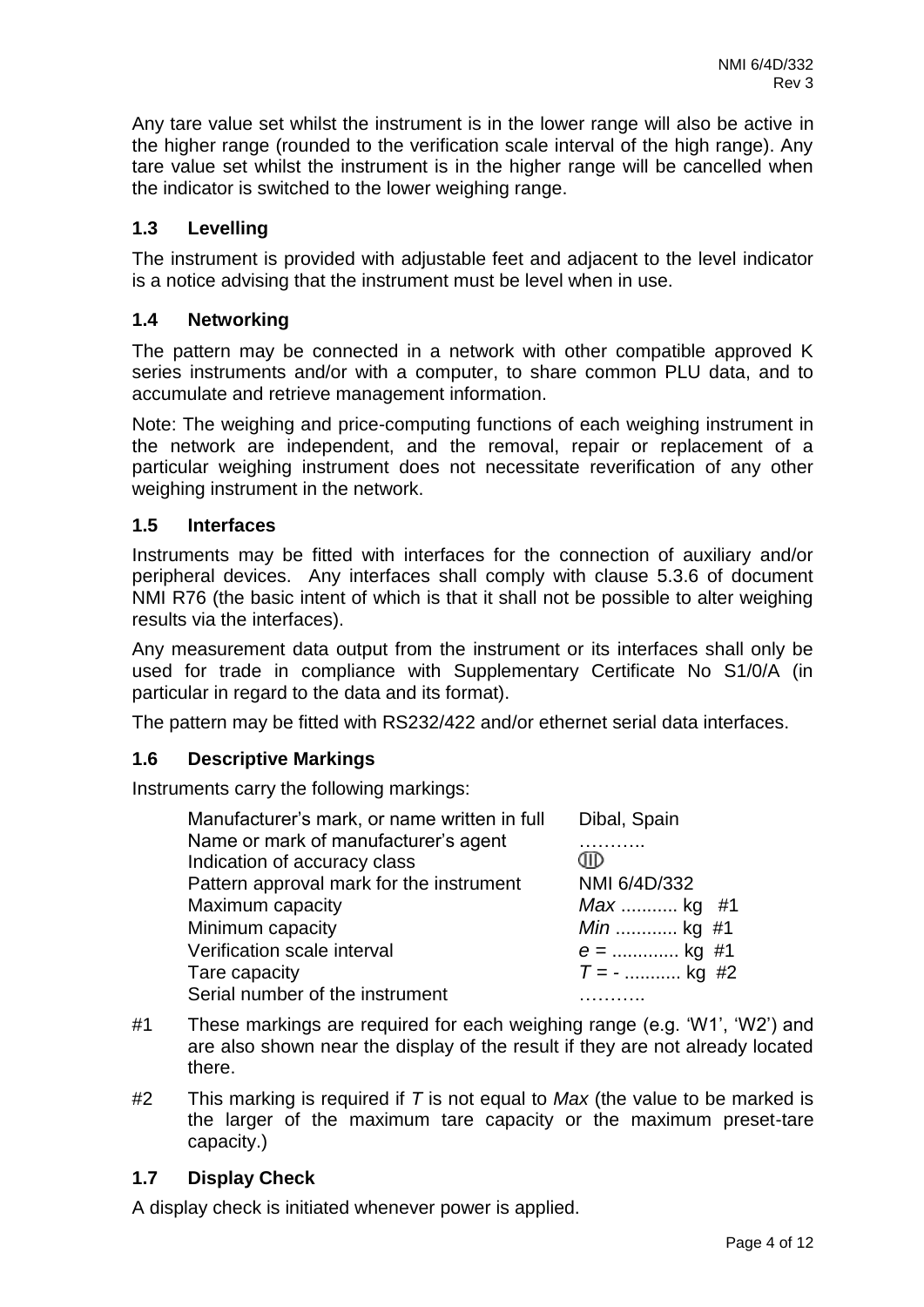# **1.8 Verification Provision**

Provision is made for the application of a verification mark.

#### **1.9 Sealing Provision**

Provision is made for the calibration adjustments to be sealed by means of a destructible adhesive label used to prevent removal of the casing screw that provides access to the calibration button (Figure 2).

#### **2. Description of Variant 1 approved on 23/11/06**

Certain other models of the K series as listed below:

- (i) Model K-235X which is the same as the pattern, model K-265X, except that it does not have networking capability and only has an RS232 interface.
- (ii) Model K-240X which is the same as the pattern, except that it does not have any interfaces and only has a ticket printer.
- (iii) Model K-250X which is the same as the pattern, except that it supports a differing number of PLU items and only has an RS232/422 interface and only has a ticket printer.
- (iv) Model K-255 which is the same as the pattern, except that it supports a differing number of PLU items and only has an RS232/422 interface.

#### **3. Description of Variant 2 approved on 23/11/06**

Any model of the pattern and variant 1 in certain versions as listed below:

- (i) Similar to the pattern except that the customer display is mounted on a column ('Tower' version) (Figure 3). This may be indicated by a suffix 'T' to the model designation (e.g. K-235X T).
- (ii) Similar to the pattern except that the operator and customer displays, the keyboards, and the ticket printer are mounted on a column (Figure 4). This may be indicated by a suffix 'DB' to the model designation (e.g. K-240X DB).

Provision is made for the calibration adjustments to be sealed as shown in Figure 5.

(iii) As a freely-suspended instrument as shown in Figure 6. This may be indicated by a suffix 'HA' to the model designation (e.g. K-255 HA), where the instrument housing is plastic (ABS). The models K-240X and K-250X are also available as freely-suspended instruments with a stainless steel housing, in which case this may be indicated by a suffix 'HS' to the model designation (e.g. K-250X HS).

Provision is made for the calibration adjustments to be sealed as shown in Figure 7.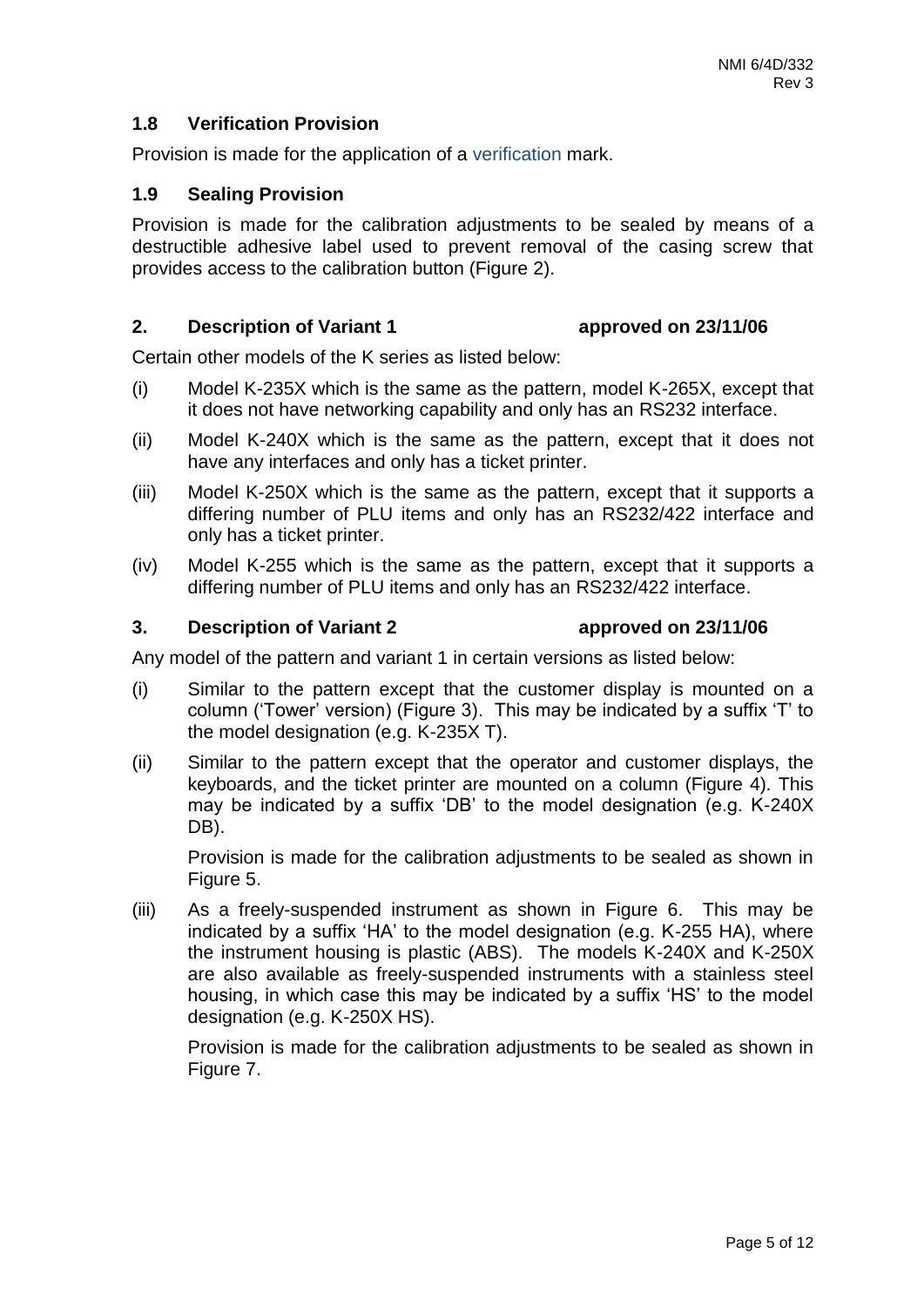# **4. Description of Variant 3 approved on 23/11/06**

The pattern or variants 1 and 2 as multiple range instruments of certain other capacities as listed below:

with a verification scale interval of 0.002 kg for the low range which has a maximum capacity of 6 kg, and has a verification scale interval of 0.005 kg for the high range which has a maximum capacity of 15 kg.

The maximum semi-automatic subtractive tare capacity is 5.998 kg.

The maximum pre-set tare capacity is 5.998 kg.

with a verification scale interval of 0.001 kg for the low range which has a maximum capacity of 3 kg, and has a verification scale interval of 0.002 kg for the high range which has a maximum capacity of 6 kg.

The maximum semi-automatic subtractive tare capacity is 2.999 kg.

The maximum pre-set tare capacity is 2.999 kg.

# **5. Description of Variant 4 approved on 23/11/06**

The pattern or variants 1 and 2 as single interval instruments of certain capacities as listed below:

- of 6 kg maximum capacity with a verification scale interval of 0.002 kg. The maximum semi-automatic subtractive tare capacity is 6 kg. The maximum pre-set tare capacity is 6 kg.
- of 15 kg maximum capacity with a verification scale interval of 0.005 kg. The maximum semi-automatic subtractive tare capacity is 15 kg. The maximum pre-set tare capacity is 15 kg.
- of 30 kg maximum capacity with a verification scale interval of 0.01 kg. The maximum semi-automatic subtractive tare capacity is 30 kg. The maximum pre-set tare capacity is 30 kg

### **6. Description of Variant 5 approved on 24/02/09**

# The models K-335, K-340, K-350, K-355 and K-360 which are similar to the pattern but with enhanced PLU (product look up) program software.

# TEST PROCEDURE No 6/4D/332

Instruments shall be tested in accordance with any relevant tests specified in the National Instrument Test Procedures.

The instrument shall not be adjusted to anything other than as close as practical to zero error, even when these values are within the maximum permissible errors.

### **Maximum Permissible Errors**

The maximum permissible errors are specified in Schedule 1 of the *National Trade Measurement Regulations 2009*.

# **Tests**

For multi-interval and multiple range instruments with verification scale intervals of *e1*, *e<sup>2</sup>* …, apply *e<sup>1</sup>* for zero adjustment, and maximum permissible errors apply *e1*, *e<sup>2</sup>* …, as applicable for the load.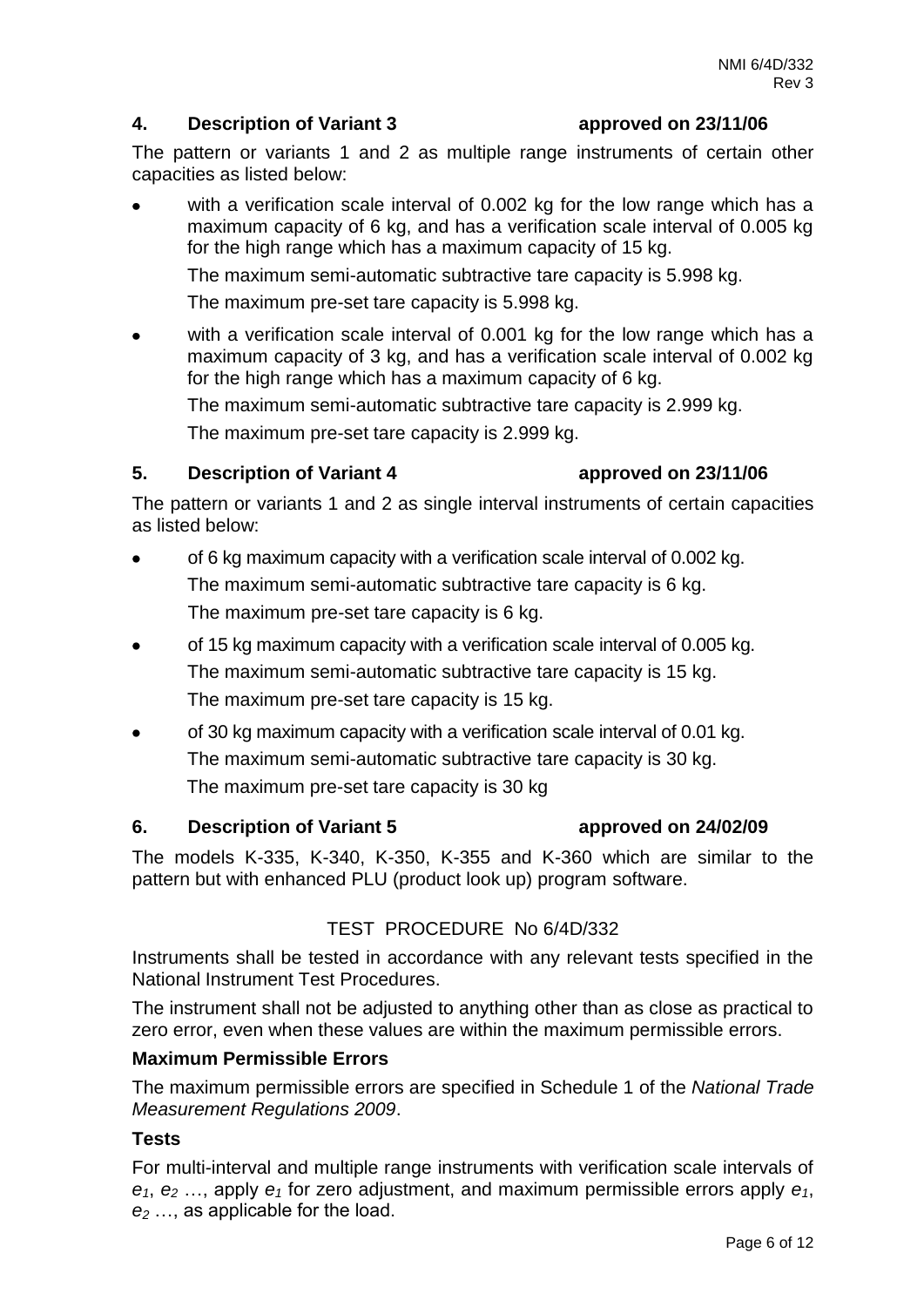

(Note that the instruments shown in this and subsequent Figures show price and unit price units which are NOT approved for use in Australia)

Dibal Model K-265X Weighing Instrument



FIGURE 6/4D/332 – 2

Typical Sealing Arrangement – K-\*\*\* & K-\*\*\* T Versions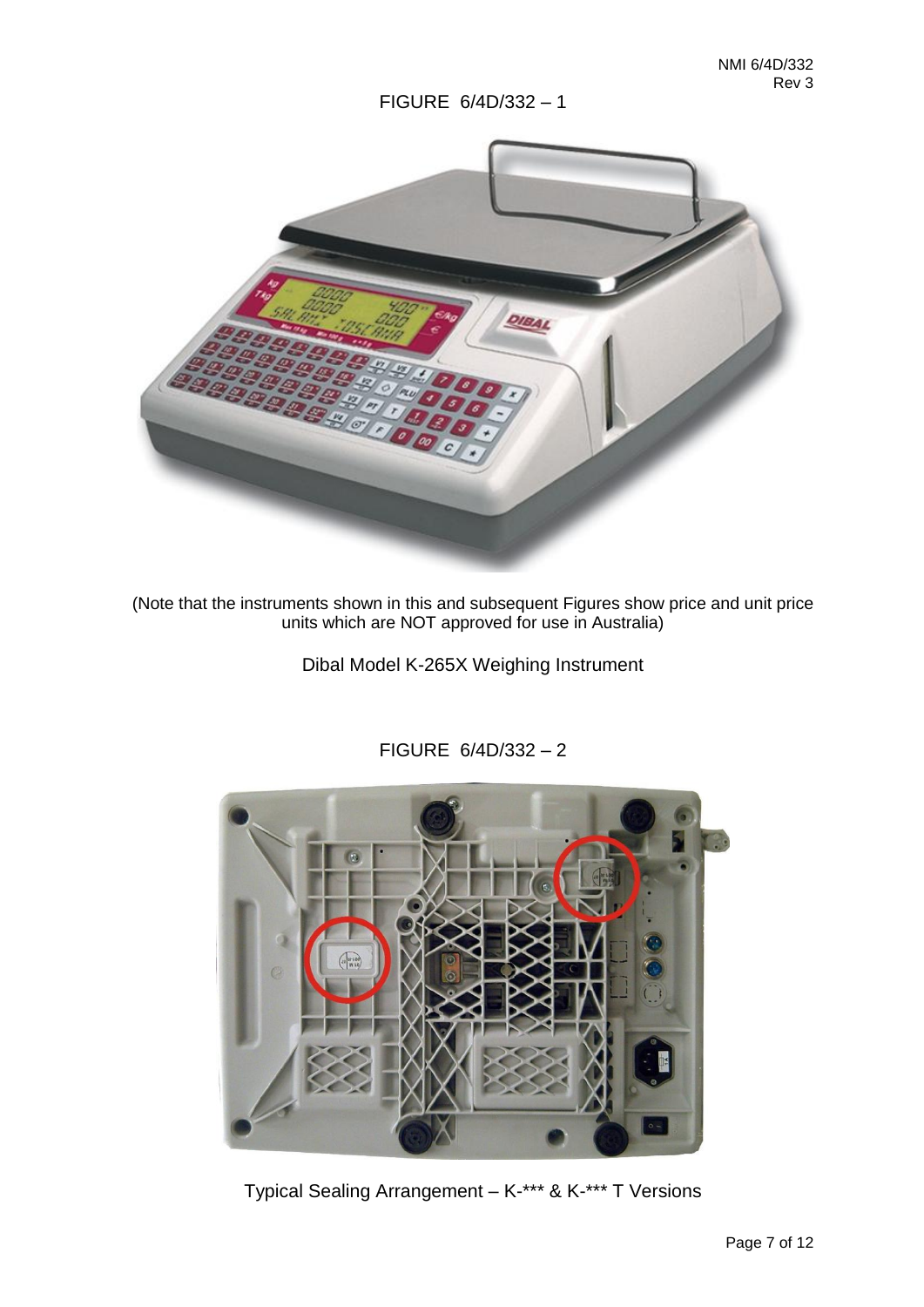

Model K-235X T (Variant 2)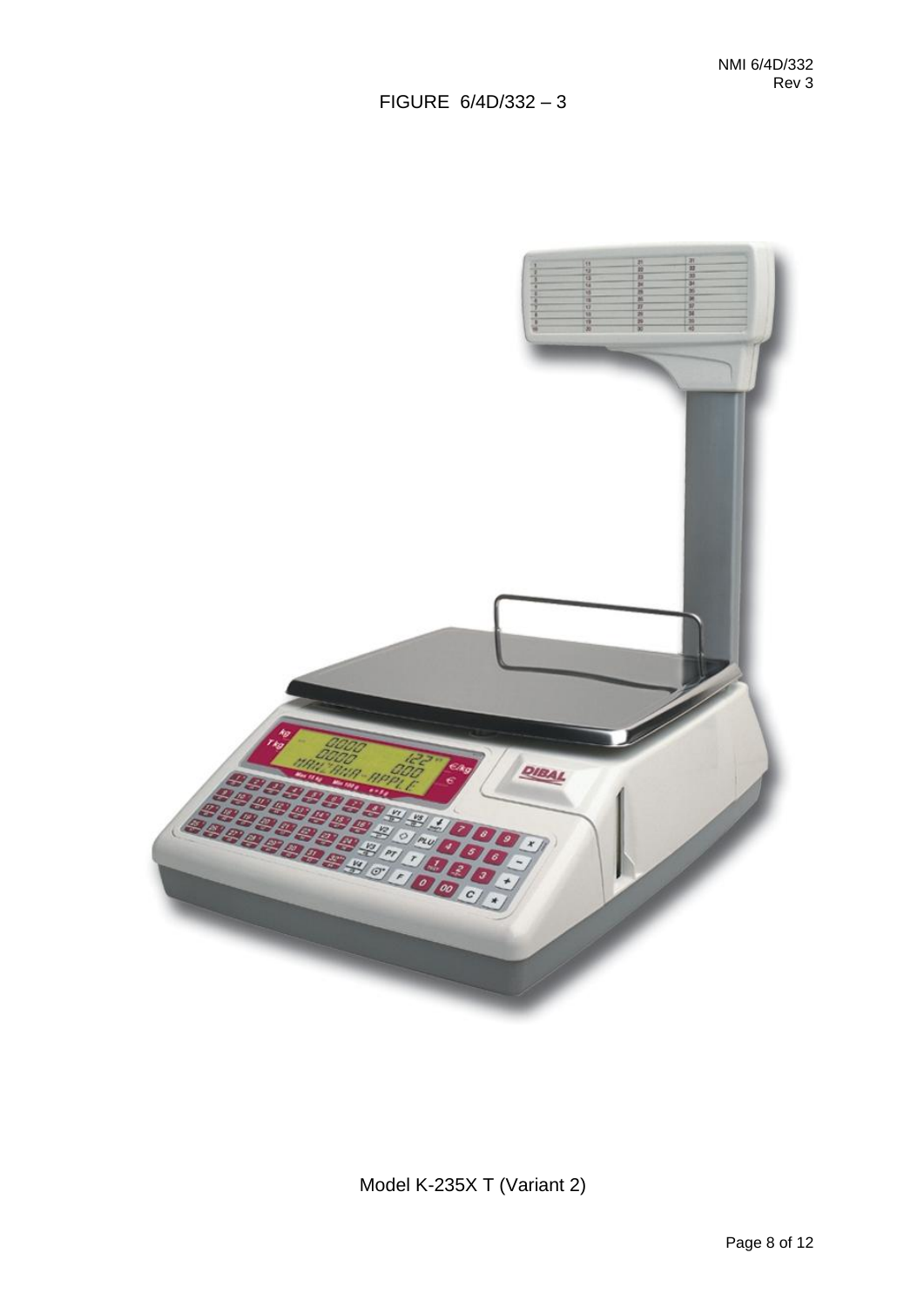

Model K-240X DB (Variant 2)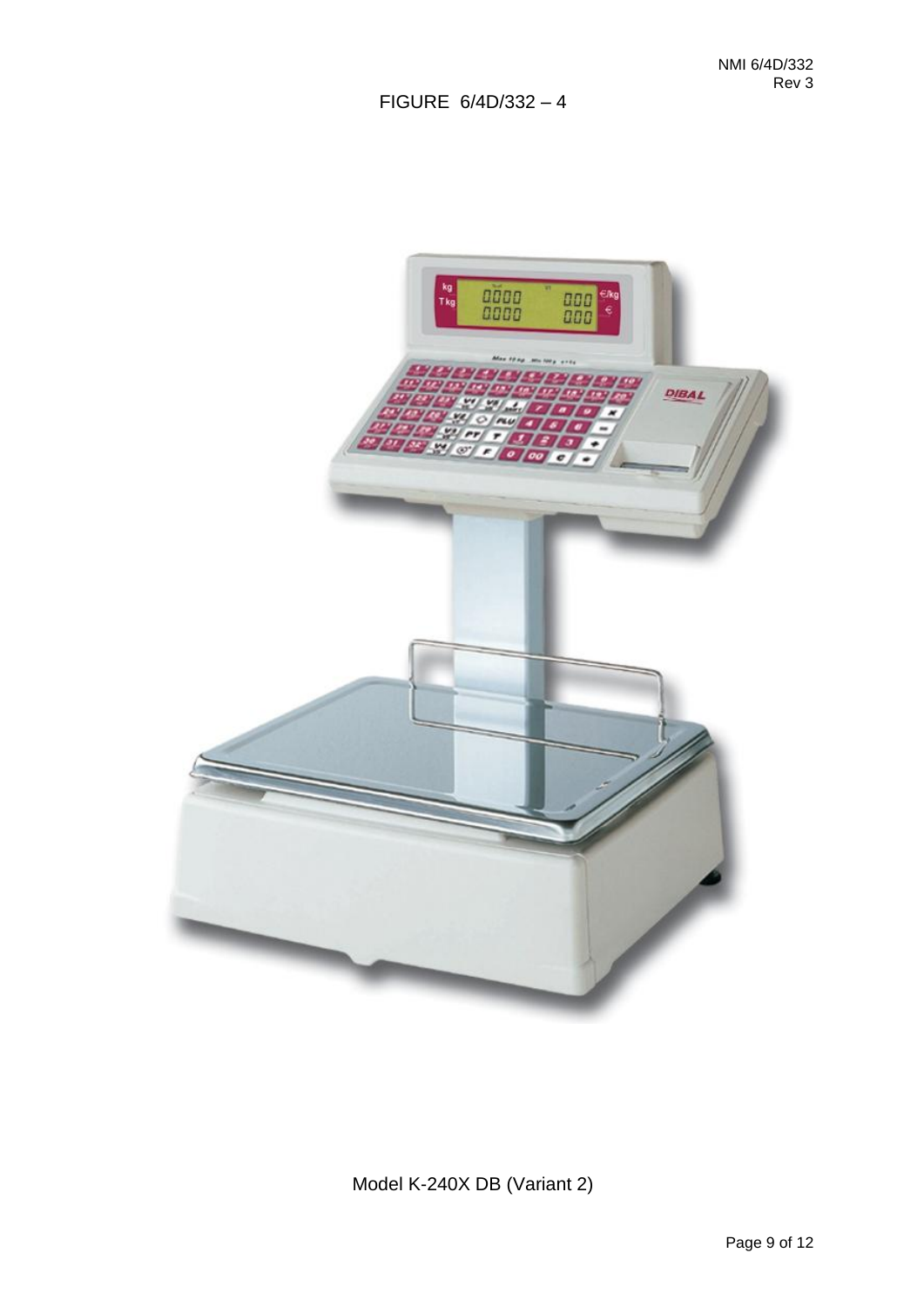

Sealing Arrangement – K-\*\*\* DB Versions (Variant 2)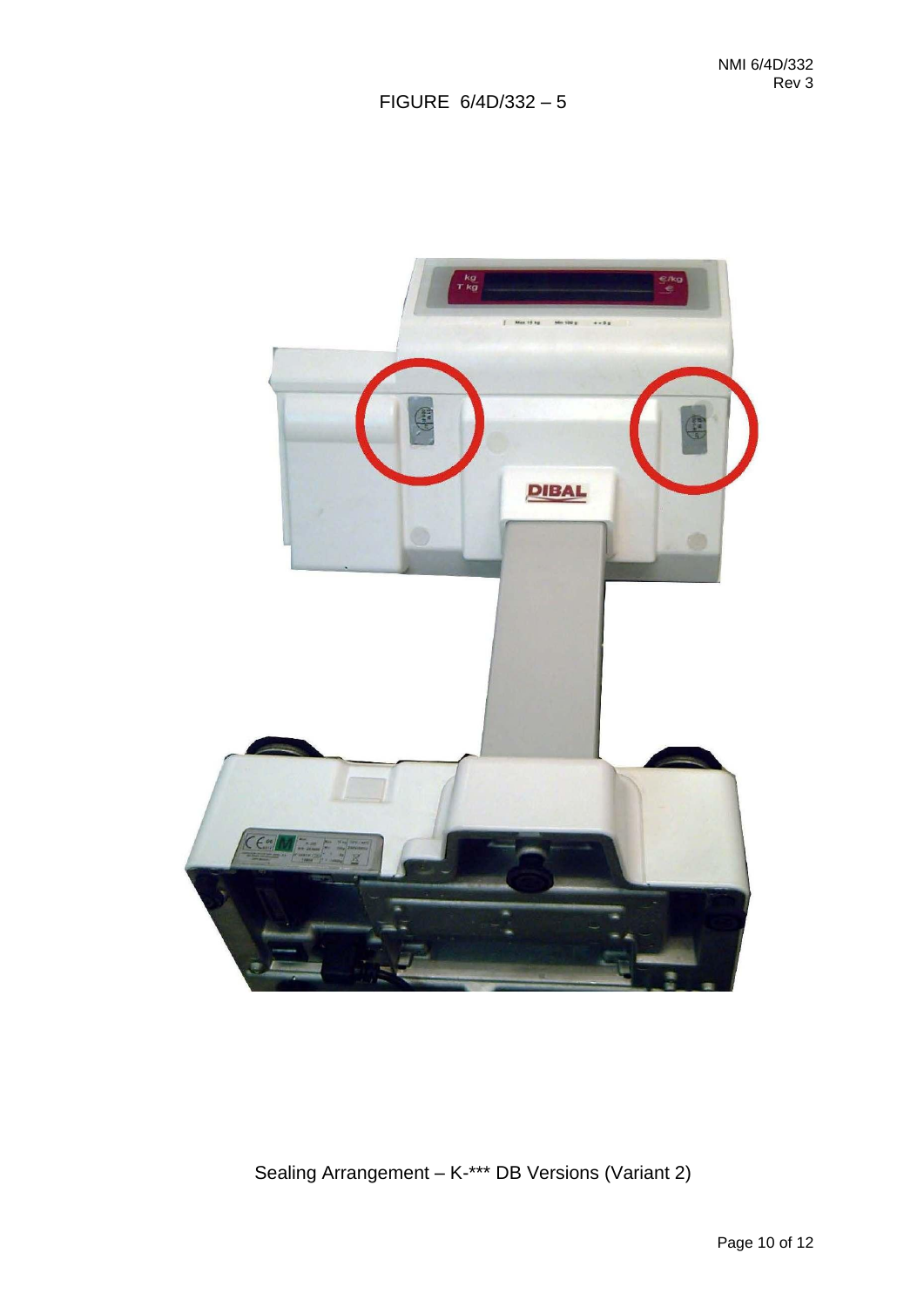

Models K-255 HA and K-250X HS – Freely-suspended Versions (Variant 2)